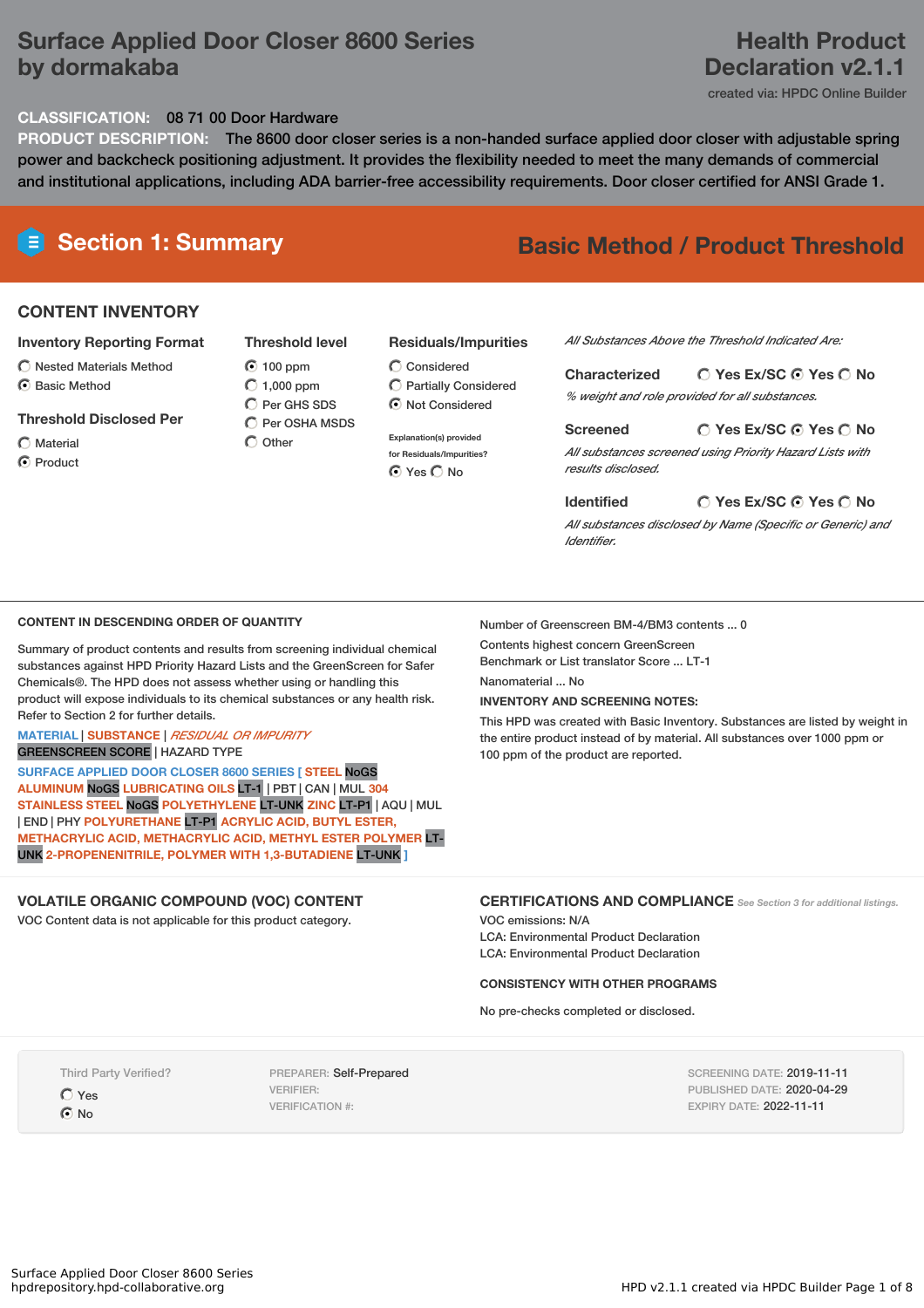This section lists contents in a product based on specific threshold(s) and reports detailed health information including hazards. This *HPD uses the inventory method indicated above, which is one of three possible methods:*

- *Basic Inventory method with Product-level threshold.*
- *Nested Material Inventory method with Product-level threshold*
- *Nested Material Inventory method with individual Material-level thresholds*

Definitions and requirements for the three inventory methods and requirements for each data field can be found in the HPD Open *Standard version 2.1.1, available on the HPDC website at: [www.hpd-collaborative.org/hpd-2-1-1-standard](https://www.hpd-collaborative.org/hpd-2-1-1-standard)*

### **SURFACE APPLIED DOOR CLOSER 8600 SERIES**

PRODUCT THRESHOLD: 100 ppm **RESIDUALS** AND IMPURITIES CONSIDERED: No

RESIDUALS AND IMPURITIES NOTES: No residuals or impurities are expected in these materials at or above the inventory threshold. dormakada products consist of finished components, and no chemical reactions are needed to develop our products.

OTHER PRODUCT NOTES: **none** 

| <b>STEEL</b>                                                                                                                                                                                                                                                                                                                                                  |                                                                |                 |                                   | ID: 12597-69-2                                 |  |  |
|---------------------------------------------------------------------------------------------------------------------------------------------------------------------------------------------------------------------------------------------------------------------------------------------------------------------------------------------------------------|----------------------------------------------------------------|-----------------|-----------------------------------|------------------------------------------------|--|--|
| HAZARD SCREENING METHOD: Pharos Chemical and Materials Library<br>HAZARD SCREENING DATE: 2019-11-11                                                                                                                                                                                                                                                           |                                                                |                 |                                   |                                                |  |  |
| %: $63.50 - 63.50$                                                                                                                                                                                                                                                                                                                                            | GS: NoGS                                                       | RC: Both        | ROLE: Closer body<br>NANO: No     |                                                |  |  |
| <b>HAZARD TYPE</b>                                                                                                                                                                                                                                                                                                                                            | <b>AGENCY AND LIST TITLES</b>                                  | WARNINGS        |                                   |                                                |  |  |
| None found                                                                                                                                                                                                                                                                                                                                                    |                                                                |                 |                                   | No warnings found on HPD Priority Hazard Lists |  |  |
| SUBSTANCE NOTES: Steel alloy                                                                                                                                                                                                                                                                                                                                  |                                                                |                 |                                   |                                                |  |  |
|                                                                                                                                                                                                                                                                                                                                                               |                                                                |                 |                                   |                                                |  |  |
| <b>ALUMINUM</b>                                                                                                                                                                                                                                                                                                                                               |                                                                |                 |                                   | ID: 91728-14-2                                 |  |  |
| HAZARD SCREENING METHOD: Pharos Chemical and Materials Library<br>HAZARD SCREENING DATE: 2019-11-11                                                                                                                                                                                                                                                           |                                                                |                 |                                   |                                                |  |  |
| %24.56                                                                                                                                                                                                                                                                                                                                                        | GS: NoGS                                                       | RC: Both        | NANO: No                          | ROLE: Closer body                              |  |  |
| <b>HAZARD TYPE</b>                                                                                                                                                                                                                                                                                                                                            | <b>AGENCY AND LIST TITLES</b>                                  | <b>WARNINGS</b> |                                   |                                                |  |  |
| None found                                                                                                                                                                                                                                                                                                                                                    |                                                                |                 |                                   | No warnings found on HPD Priority Hazard Lists |  |  |
| SUBSTANCE NOTES: The hazards associated with aluminum are dependent upon the form in which aluminum is provided. As aluminum is<br>inert upon receipt by dormakaba and unlikely to leach from the product into the environment, the risk of exposure to aluminum<br>components is negligible and the listed hazards can be deemed irrelevant to the end-user. |                                                                |                 |                                   |                                                |  |  |
| <b>LUBRICATING OILS</b>                                                                                                                                                                                                                                                                                                                                       |                                                                |                 |                                   | ID: 74869-22-0                                 |  |  |
|                                                                                                                                                                                                                                                                                                                                                               | HAZARD SCREENING METHOD: Pharos Chemical and Materials Library |                 | HAZARD SCREENING DATE: 2019-11-11 |                                                |  |  |
| %56.09                                                                                                                                                                                                                                                                                                                                                        | $GS: LT-1$                                                     | RC: None        | NANO: No                          | ROLE: Hydraulic fluid                          |  |  |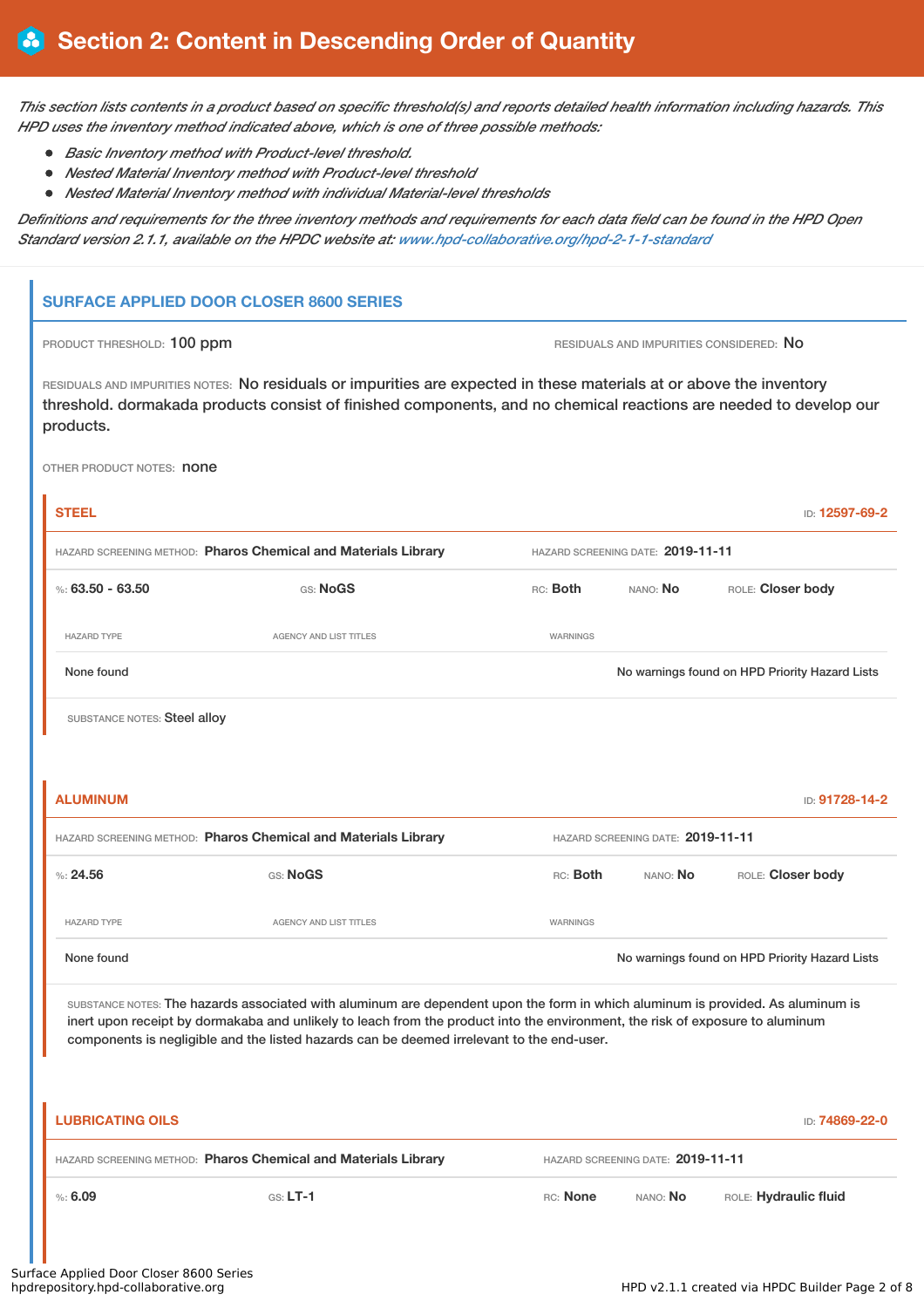| <b>HAZARD TYPE</b> | <b>AGENCY AND LIST TITLES</b>     | WARNINGS                                                                                          |
|--------------------|-----------------------------------|---------------------------------------------------------------------------------------------------|
| <b>PBT</b>         | <b>EC - CEPA DSL</b>              | Persistent, Bioaccumulative and inherently Toxic (PBiTH) to<br>humans                             |
| <b>CANCER</b>      | EU - GHS (H-Statements)           | H350 - May cause cancer                                                                           |
| <b>CANCER</b>      | <b>EU - REACH Annex XVII CMRs</b> | Carcinogen Category 2 - Substances which should be<br>regarded as if they are Carcinogenic to man |
| <b>MULTIPLE</b>    | ChemSec - SIN List                | CMR - Carcinogen, Mutagen &/or Reproductive Toxicant                                              |
| <b>CANCER</b>      | <b>EU - Annex VI CMRs</b>         | Carcinogen Category 1B - Presumed Carcinogen based on<br>animal evidence                          |
| <b>CANCER</b>      | GHS - Australia                   | H350 - May cause cancer                                                                           |
|                    |                                   |                                                                                                   |

SUBSTANCE NOTES: Hydraulic fluid used to regulate door closing speed. Users operating the door are not exposed to the oil, which is fully contained by the metal encasement of the closer. As such, the actual risks associated with the closer's installation and use in a building are minimal and the listed hazards can be deemed irrelevant to the end-user.

| <b>304 STAINLESS STEEL</b>                                     |                        |                 |                                   | ID: 12597-68-1                                 |  |  |
|----------------------------------------------------------------|------------------------|-----------------|-----------------------------------|------------------------------------------------|--|--|
| HAZARD SCREENING METHOD: Pharos Chemical and Materials Library |                        |                 | HAZARD SCREENING DATE: 2019-11-11 |                                                |  |  |
| %: 4.16 - 4.16                                                 | GS: NoGS               | RC: Both        | NANO: No                          | ROLE: Screws                                   |  |  |
| <b>HAZARD TYPE</b>                                             | AGENCY AND LIST TITLES | <b>WARNINGS</b> |                                   |                                                |  |  |
| None found                                                     |                        |                 |                                   | No warnings found on HPD Priority Hazard Lists |  |  |

SUBSTANCE NOTES: **none** 

| <b>POLYETHYLENE</b>                                            |                        |                                   |                                   | ID: 9002-88-4                                  |
|----------------------------------------------------------------|------------------------|-----------------------------------|-----------------------------------|------------------------------------------------|
| HAZARD SCREENING METHOD: Pharos Chemical and Materials Library |                        | HAZARD SCREENING DATE: 2019-11-11 |                                   |                                                |
| %: $0.73 - 0.73$                                               | GS: LT-UNK             | RC: None                          | NANO: No                          | ROLE: Closer body                              |
| <b>HAZARD TYPE</b>                                             | AGENCY AND LIST TITLES | WARNINGS                          |                                   |                                                |
| None found                                                     |                        |                                   |                                   | No warnings found on HPD Priority Hazard Lists |
| SUBSTANCE NOTES: <b>none</b>                                   |                        |                                   |                                   |                                                |
|                                                                |                        |                                   |                                   |                                                |
| <b>ZINC</b>                                                    |                        |                                   |                                   | ID: 7440-66-6                                  |
| HAZARD SCREENING METHOD: Pharos Chemical and Materials Library |                        |                                   | HAZARD SCREENING DATE: 2019-11-11 |                                                |
| % 0.39                                                         | $GS: LT-PI$            | RC: None                          | NANO: No                          | ROLE: Closer body                              |
|                                                                |                        |                                   |                                   |                                                |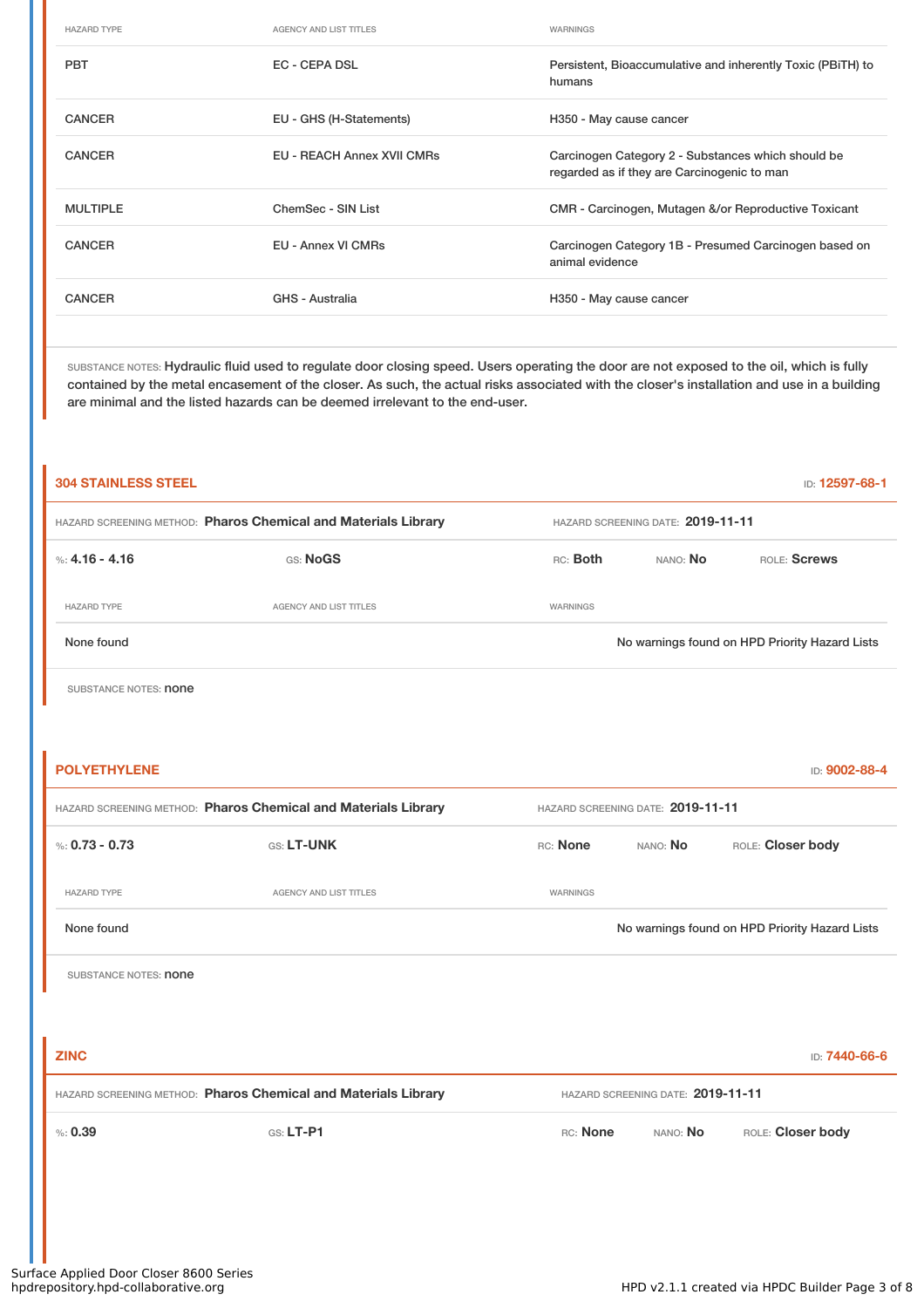| <b>HAZARD TYPE</b>         | AGENCY AND LIST TITLES                         | WARNINGS                                                                                |
|----------------------------|------------------------------------------------|-----------------------------------------------------------------------------------------|
| <b>ACUTE AQUATIC</b>       | EU - GHS (H-Statements)                        | H400 - Very toxic to aquatic life                                                       |
| <b>CHRON AQUATIC</b>       | EU - GHS (H-Statements)                        | H410 - Very toxic to aquatic life with long lasting effects                             |
| <b>MULTIPLE</b>            | German FEA - Substances Hazardous to<br>Waters | Class 2 - Hazard to Waters                                                              |
| <b>ENDOCRINE</b>           | <b>TEDX</b> - Potential Endocrine Disruptors   | <b>Potential Endocrine Disruptor</b>                                                    |
| PHYSICAL HAZARD (REACTIVE) | EU - GHS (H-Statements)                        | H250 - Catches fire spontaneously if exposed to air                                     |
| PHYSICAL HAZARD (REACTIVE) | EU - GHS (H-Statements)                        | H260 - In contact with water releases flammable gases<br>which may ignite spontaneously |

SUBSTANCE NOTES: Die-cast closer components. The hazards associated with zinc are dependent upon the form in which zinc is provided. As zinc is inert upon receipt by dormakaba and unlikely to leach from the closer into the environment, the risk of exposure to zinc components is negligible and the listed hazards can be deemed irrelevant to the end-user.

| <b>POLYURETHANE</b>                                            |                                                                       |                                   |                                   | ID: 64440-88-6                                 |  |
|----------------------------------------------------------------|-----------------------------------------------------------------------|-----------------------------------|-----------------------------------|------------------------------------------------|--|
|                                                                | HAZARD SCREENING METHOD: Pharos Chemical and Materials Library        |                                   | HAZARD SCREENING DATE: 2019-11-11 |                                                |  |
| %: $0.24 - 0.24$                                               | $G.S. LT-P1$                                                          | RC: None                          | ROLE: Paint<br>NANO: No           |                                                |  |
| <b>HAZARD TYPE</b>                                             | <b>AGENCY AND LIST TITLES</b>                                         | WARNINGS                          |                                   |                                                |  |
| None found                                                     |                                                                       |                                   |                                   | No warnings found on HPD Priority Hazard Lists |  |
| SUBSTANCE NOTES: <b>none</b>                                   |                                                                       |                                   |                                   |                                                |  |
|                                                                |                                                                       |                                   |                                   |                                                |  |
| <b>ESTER POLYMER</b>                                           | ACRYLIC ACID, BUTYL ESTER, METHACRYLIC ACID, METHACRYLIC ACID, METHYL |                                   |                                   | ID: 25035-69-2                                 |  |
| HAZARD SCREENING METHOD: Pharos Chemical and Materials Library |                                                                       | HAZARD SCREENING DATE: 2019-11-11 |                                   |                                                |  |
| %: $0.18 - 0.18$                                               | GS: LT-UNK                                                            |                                   | RC: None<br>NANO: No              | ROLE: Primer                                   |  |
| <b>HAZARD TYPE</b>                                             | <b>AGENCY AND LIST TITLES</b>                                         | WARNINGS                          |                                   |                                                |  |
| None found                                                     |                                                                       |                                   |                                   | No warnings found on HPD Priority Hazard Lists |  |
| SUBSTANCE NOTES: <b>none</b>                                   |                                                                       |                                   |                                   |                                                |  |
|                                                                |                                                                       |                                   |                                   |                                                |  |
|                                                                | 2-PROPENENITRILE, POLYMER WITH 1,3-BUTADIENE                          |                                   |                                   | ID: 9003-18-3                                  |  |
|                                                                | HAZARD SCREENING METHOD: Pharos Chemical and Materials Library        |                                   | HAZARD SCREENING DATE: 2019-11-11 |                                                |  |
| %: $0.15 - 0.15$                                               | GS: LT-UNK                                                            | RC: None                          | NANO: No                          | ROLE: O-rings                                  |  |
|                                                                |                                                                       |                                   |                                   |                                                |  |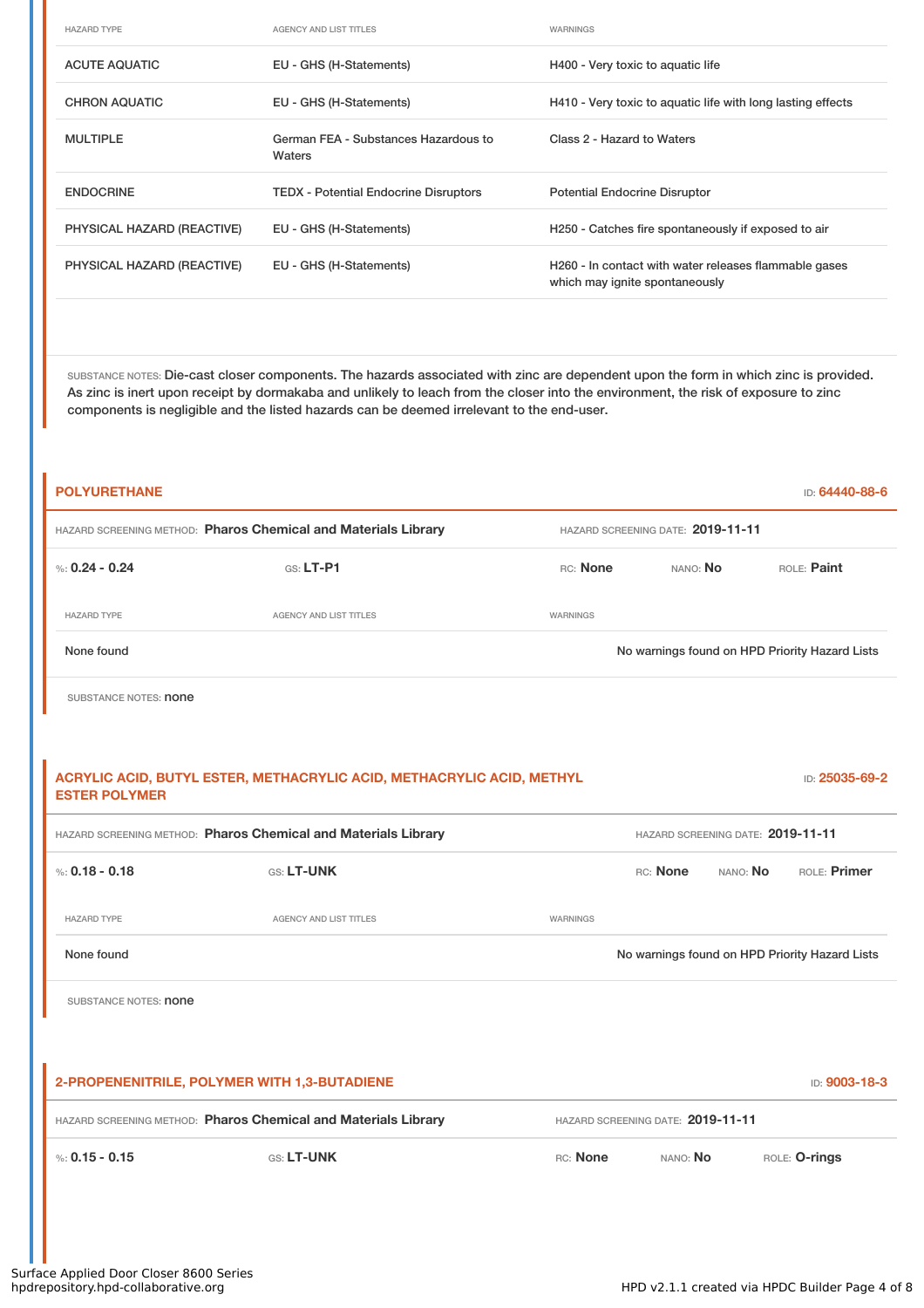HAZARD TYPE **AGENCY AND LIST TITLES** WARNINGS

None found Nowarnings found on HPD Priority Hazard Lists

SUBSTANCE NOTES: **none**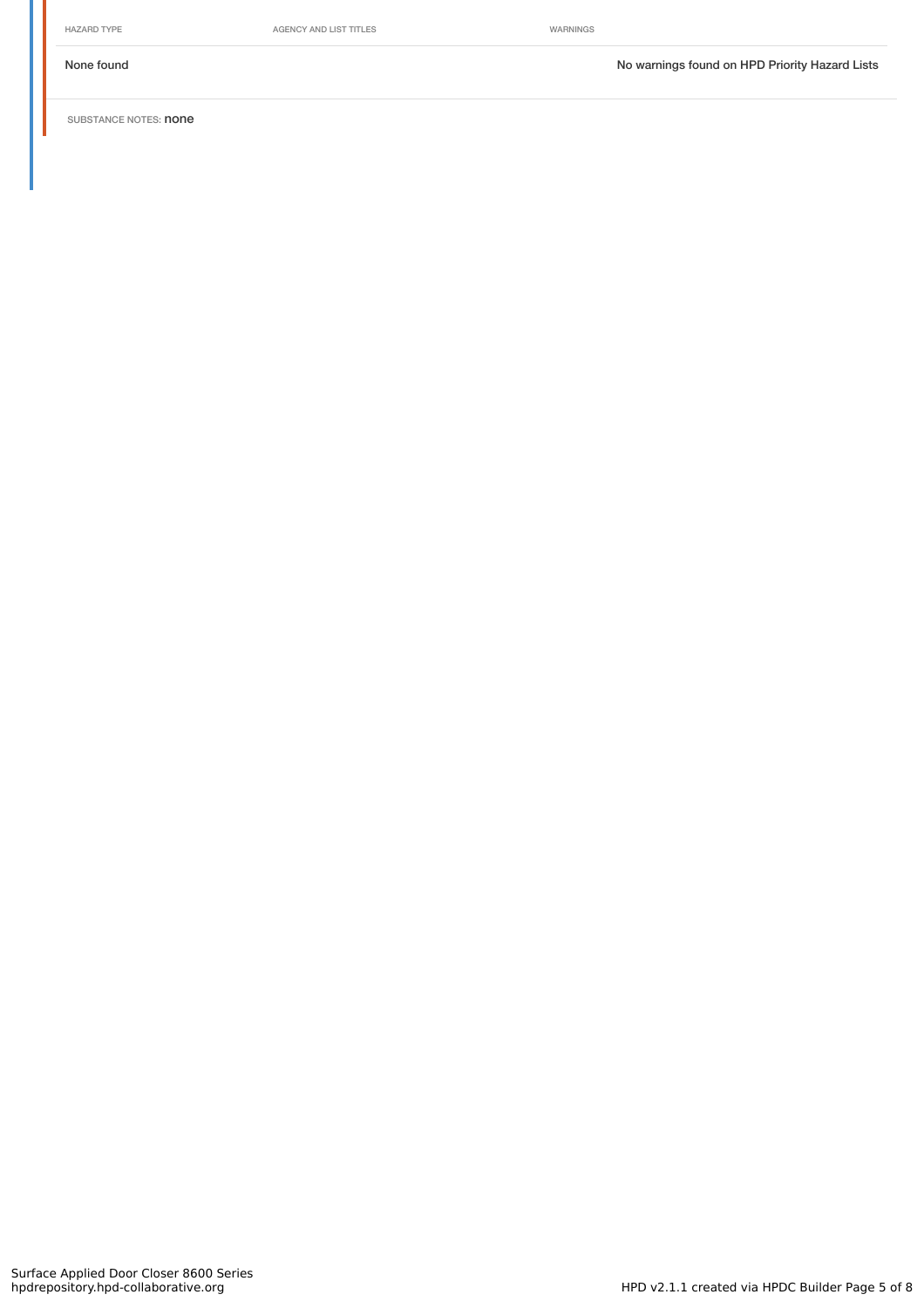This section lists applicable certification and standards compliance information for VOC emissions and VOC content. Other types of *health or environmental performance testing or certifications completed for the product may be provided.*

| <b>VOC EMISSIONS</b>                                          | N/A                                                                 |  |  |  |
|---------------------------------------------------------------|---------------------------------------------------------------------|--|--|--|
| CERTIFYING PARTY: Self-declared<br>APPLICABLE FACILITIES: N/A | ISSUE DATE: $2018-12$ - EXPIRY DATE:<br>CERTIFIER OR LAB: N/A<br>10 |  |  |  |
| CERTIFICATE URL:                                              |                                                                     |  |  |  |

CERTIFICATION AND COMPLIANCE NOTES: This HPD is for a product that is NOT liquid/wet applied

| <b>LCA</b>                                                                                                                                                                                                                                   |                                            | <b>Environmental Product</b><br><b>Declaration</b> |                                                      |  |
|----------------------------------------------------------------------------------------------------------------------------------------------------------------------------------------------------------------------------------------------|--------------------------------------------|----------------------------------------------------|------------------------------------------------------|--|
| CERTIFYING PARTY: Third Party<br>APPLICABLE FACILITIES: Reamstown, PA, USA<br><b>CERTIFICATE URL:</b><br>https://www.dormakaba.com/resource/blob/17236/7b204c9ae95f8747afcd6f1533f0f280/epd-<br>ule-8600-8900 series-doorclosers-en-data.pdf | <b>ISSUE</b><br>DATE:<br>$2014 -$<br>04-28 | <b>EXPIRY</b><br>DATE:<br>2019-<br>10-27           | <b>CERTIFIER OR</b><br>LAB: <b>UL</b><br>Environment |  |

CERTIFICATION AND COMPLIANCE NOTES:

| <b>LCA</b>                                                                                                                                                                                                                                |                                                | <b>Environmental Product</b><br><b>Declaration</b> |                                                                                                  |  |
|-------------------------------------------------------------------------------------------------------------------------------------------------------------------------------------------------------------------------------------------|------------------------------------------------|----------------------------------------------------|--------------------------------------------------------------------------------------------------|--|
| CERTIFYING PARTY: Third Party<br>APPLICABLE FACILITIES: Reamstown, PA, USA<br><b>CERTIFICATE URL:</b><br>https://www.dormakaba.com/resource/blob/17214/f7464b6c9387635bdb64da8054afa5fb/epd-<br>8600-8900-series-door-closers-en-data.pdf | <b>ISSUE</b><br>DATE:<br>$2014 -$<br>$10 - 28$ | <b>EXPIRY</b><br>DATE:<br>$2020 -$<br>$10 - 27$    | <b>CERTIFIER</b><br>OR LAB:<br>Institut<br><b>Bauen</b><br>und<br><b>Umwelt</b><br>e.V.<br>(IBU) |  |

CERTIFICATION AND COMPLIANCE NOTES:

## **Section 4: Accessories**

This section lists related products or materials that the manufacturer requires or recommends for installation (such as adhesives or fasteners), maintenance, cleaning, or operations. For information relating to the contents of these related products, refer to their *applicable Health Product Declarations, if available.*

No accessories are required for this product.

### **Section 5: General Notes**

dormakaba has resulted from the merger of the two well-established brands Dorma and Kaba, both known for their expertise in the area of smart and secure access solutions. Together we stand for more than 150 years of security and reliability. Our master brand dormakaba stands for our offering of products, solutions and services for secure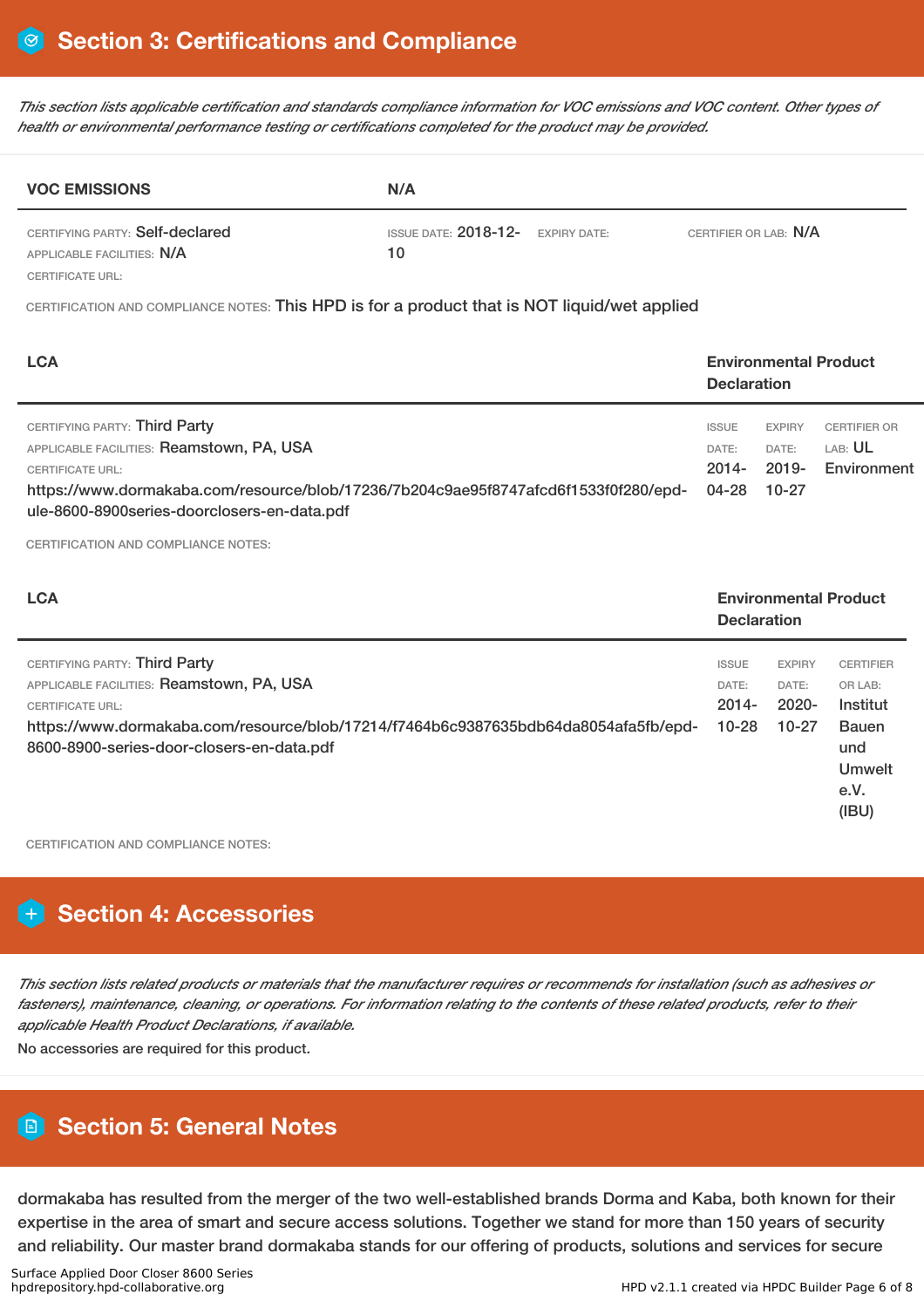access to buildings and rooms from a single source. Our global brand power supports us to become the trusted industry leader. For more information, please go to: www.dormakaba.com. The information contained in this HPD is to be used only as a voluntary information on our products. dormakaba makes no representation or warranty as to the completeness or accuracy of the information contained herein. The products and specifications set forth in this HPD are subject to change without notice and dormakaba disclaims any and all liability for such changes. The information contained herein is provided without warranties of any kind, either express or implied, and dormakaba disclaims any and all liability for typographical, printing, or production errors or changes affecting the specifications contained herein. dormakaba DISCLAIMS ALL WARRANTIES, EXPRESS OR IMPLIED, INCLUDING, BUT NOT LIMITED TO, THE IMPLIED WARRANTIES OF MERCHANTABILITY AND FITNESS FOR A PARTICULAR PURPOSE. IN NO EVENT WILL dormakaba BE LIABLE FOR ANY INCIDENTAL, INDIRECT OR CONSEQUENTIAL DAMAGES ARISING FROM THE SALE OR USE OF ANY PRODUCT. All sales of products shall be subject to dormakaba's applicable General Terms and Conditions, a copy of which will be provided by your local dormakaba organisation upon request.